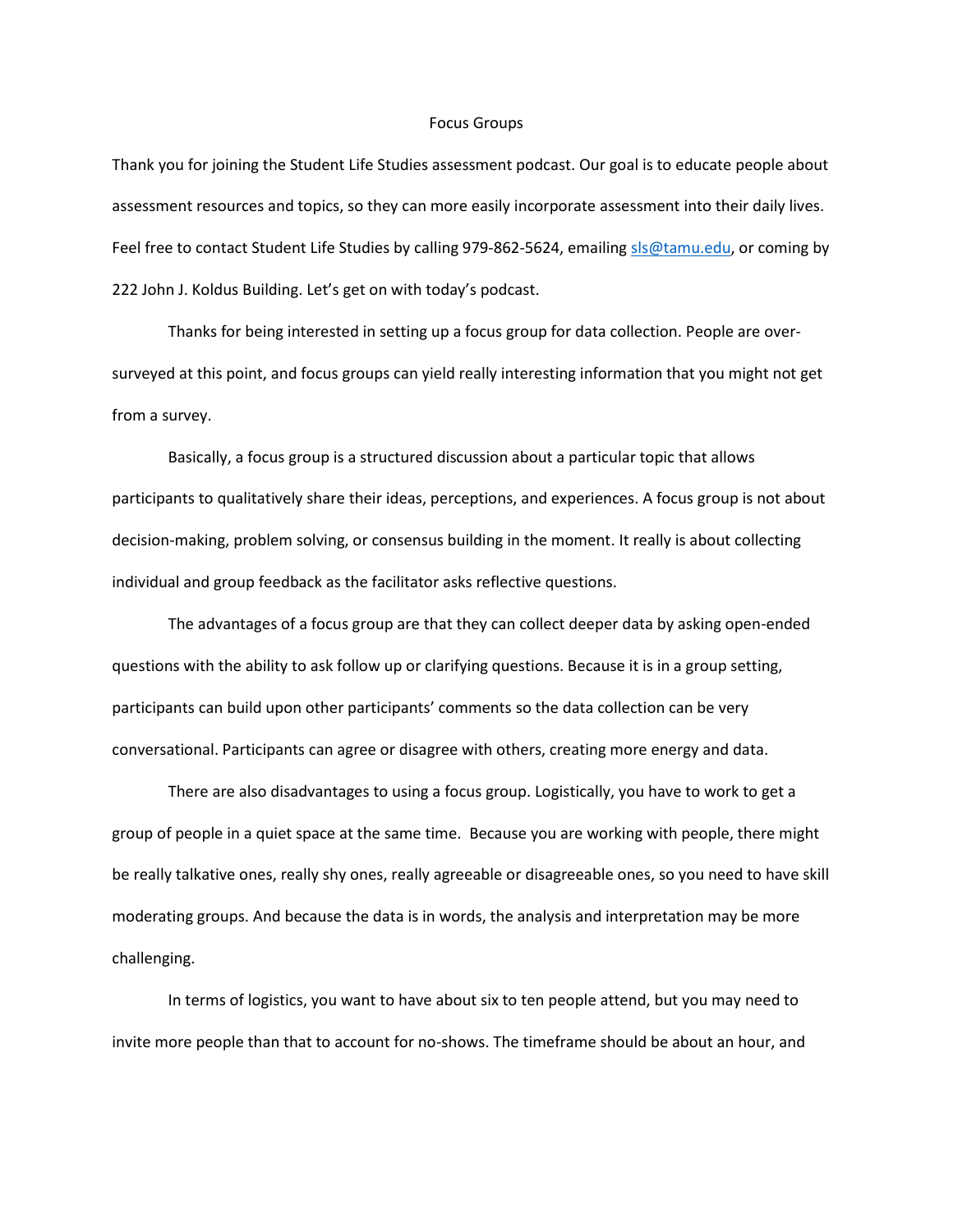should be in a place where you can have privacy and where participants can see each other. A conference room usually works well, especially if you are planning to audio record the focus group.

The facilitator usually has a set script so that the questions are fairly standard, but the facilitator can ask follow up questions for clarification. The role of the facilitator is to ask the questions, but not provide their opinions or ideas. They build rapport with the group before beginning the questions, maintain impartiality while asking questions, and keep the process moving. They should be making eye contact with the respondents, as well as being sure others feel included and gently dealing with dominate members.

If possible, a co-facilitator is nice to have so that person can jot some important notes and run the recorder if you are using it. They may or may not sit with the group. This person should also know the questions being asked and what the main points are.

Before participants arrive, be sure the room and equipment are set up correctly. When participants arrive, the facilitators should introduce themselves and welcome participants. They should explain the purpose of the focus group, and if necessary, seek permission for recording the responses. The facilitator may also set some ground rules and have participants introduce themselves to each other. When questions are asked, the facilitator should let the conversation flow, rather than doing a lot of the talking. Toward the end of the focus group, the facilitator should assess whether the group needs to get back on track and/or which questions need to be addressed. At the end, the co-facilitator may review some of the big take-aways from the conversation, but that is not always necessary. The facilitators should thank the participants and talk about any next steps in the process.

When asking the actual focus groups questions, they should begin with something easy, but still engaging to get respondents warmed up. The questions should be clear and on one topic, although they will be open-ended. If no one responds quickly, the facilitator can rephrase the question, or maintain silence until someone speaks. The questions should be unbiased and not leading. It is better to ask,